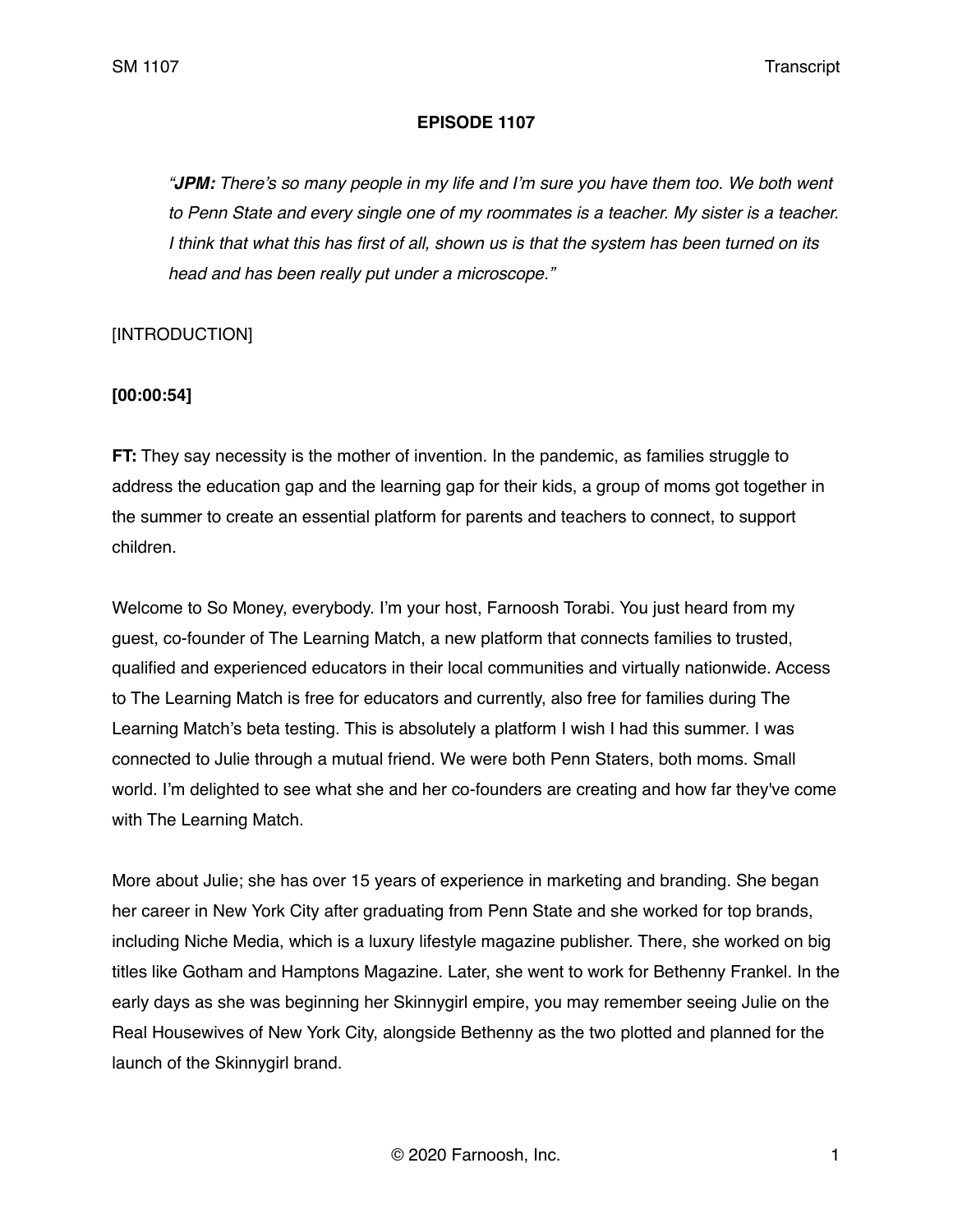In our conversation, Julie and I talk about how three working moms, including herself, with many kids in between them, found the time and the capacity to launch yet another business in the pandemic and recession. Julie's third child is only four-months-old. What lasting changes does Julie see taking shape in the world of education as a result of everything that we're seeing and experiencing right now?

I had to ask her about the Skinnygirl, leaving New York for Pittsburgh, after helping to launch the Skinnygirl Brand for Bethenny Frankel, that decision was aired on the Real Housewives of New York. For me, that was always a curious thing. Why would Julie leave when she had built so much success in the Big Apple? All this and more. Here's my guest, Julie Blake McMinn.

## [INTERVIEW]

## **[00:03:16]**

**FT:** Julie Plake McMinn, welcome to So Money. How are you? Mom of three, entrepreneur. What's a day in the life like right now for you?

### **[00:03:26]**

**JPM:** Hi. Thank you so much for having me. I'm so excited to finally talk to you. Right now, a day in the life for me looks like business/momming/wifing/housekeeper/short order cook/driver. That's what's going on with me. I'm very lucky that I have my mom close by to help. I am trying to manage with a newborn still and get back into my business amongst all that is going on with these uncertain times and during COVID and trying to navigate that as a mom and a business owner, which I'm sure you understand.

## **[00:04:08]**

**FT:** I do. What I think is one of the bright spots in all of the mayhem that's happening right now and the chaos for families is that as much as we need help, we're reaching out to one another. I was grateful that you and I were connected through a mutual friend, just all in the frenzy that was the back-to-school season towards the end of the summer. I'm freaking out about school,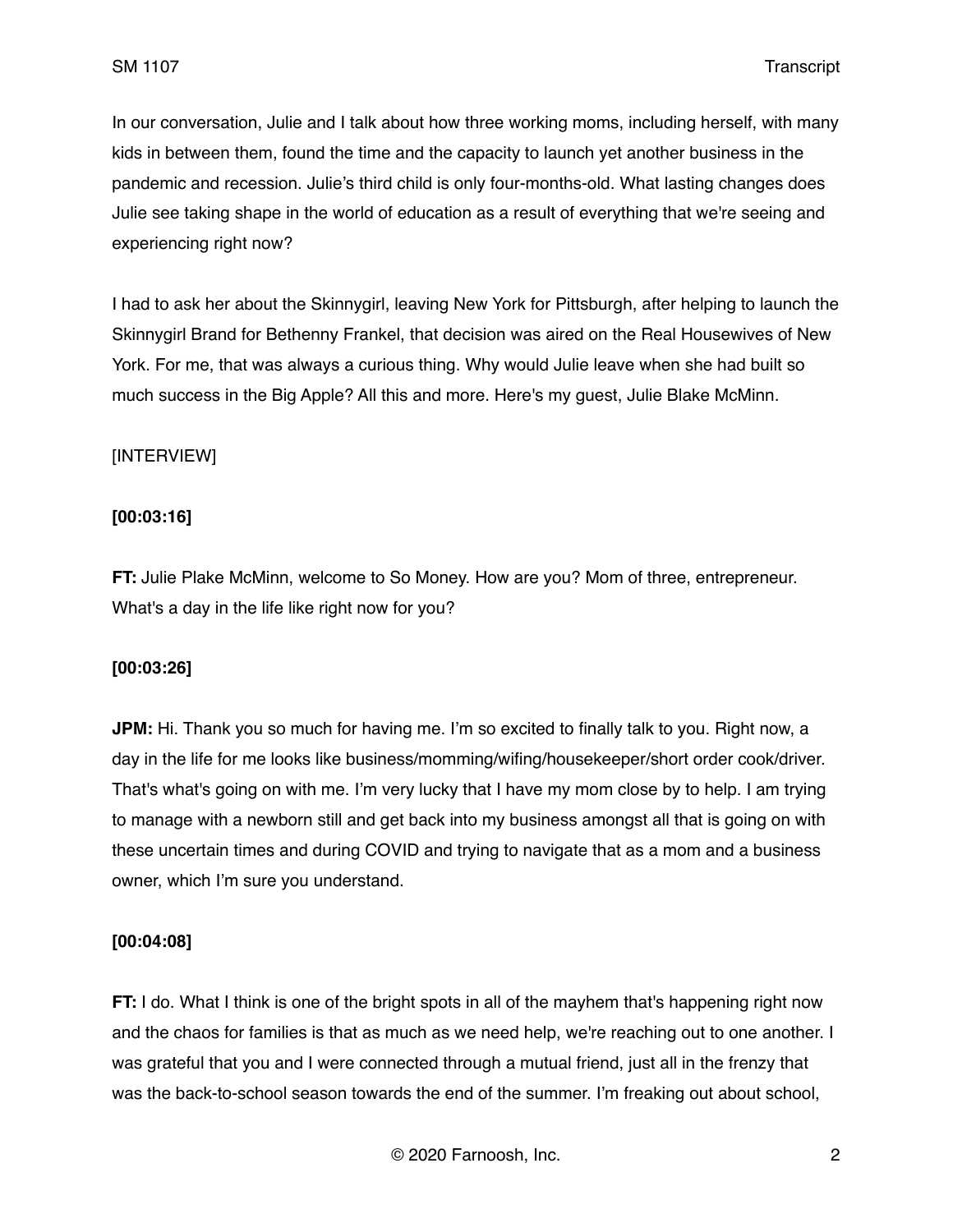but at the same time, I'm also concerned about people who have less than I do and less families who are less fortunate. How the heck are they going to navigate teaching their kids, working, dealing with money in a recession?

I was led to you, Julie, because you're first of all, I mean, anyone listening who might know the name Julie; she is a former Real Housewives of New York Cast member. More importantly, you are one of the founding employees, and I think can take a lot of credit for the blockbuster Skinnygirl brand that was founded by Bethenny Frankel. I remember watching you on the show and then fast forward to just this last summer, I'm connected to you because you're starting an incredible mission to help families navigate and teachers navigate this very uncertain time for school.

Maybe let's start with what you're working on right now and what transpired. Your company is called The Learning Match, or one of your initiatives is called The Learning Match, which I really want to just start with, because this is very much speaking to the times and anyone listening might be able to benefit from this.

#### **[00:05:47]**

**JPM:** Oh, thank you. Yeah, thank you for that introduction.

#### **[00:05:51]**

**FT:** Then I'm going to go back to the Skinnygirl, because I think that's -

#### **[00:05:53]**

**[00:05:53] JPM:** Yeah, for sure. We could go on for hours about that as well. Yes, I was on as Bethenny's assistant on The Real Housewives of New York and then her show, Bethenny Ever After for a few seasons. That was when I lived in New York City.

Now I moved to Pittsburgh and am starting this new initiative, as you mentioned among some other things. The Learning Match was really born from this whole concept, which I think you'll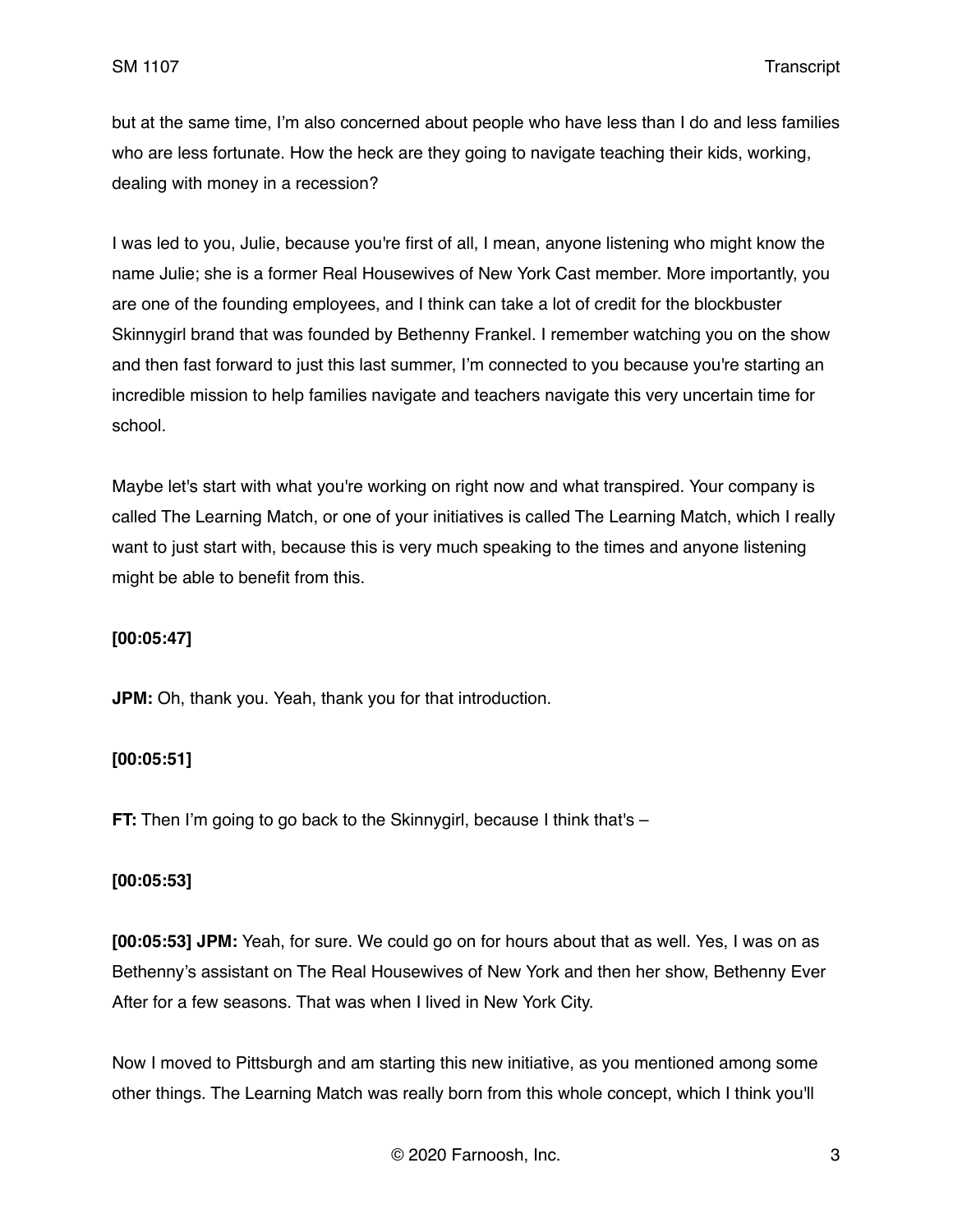understand is that moms have this innate feeling to figure out what is needed, how can we get to a plan. When virtual schooling became a thing, that was a reality for the entire country.

My friend Amy Lundy, she lives in South Florida, we had a business called The Mother of All Baby Showers, or she has a business called The Mother of All Baby Showers. It's an event for expecting and new parents, and in-person event. When everything changed, we shifted our different events across the country to be virtual.

As a entrepreneur, she was getting contacted by a lot of different parents in her network, because she had this large network of parents that she'd created. I was getting contacted a lot, because I know a lot of different teachers. By parents, saying that do you know any teachers, or any educators who might be just able to help me during this time?

Amy and I got together and we joined with another Amy. These are my two Amys. Another Amy out of um Washington DC area, Amy Mascott, and she has a company called Teach Mama. We got together and created this concept, The Learning Match.

What it is is a public-facing, simple database of educators and a place for parents to connect with those educators. Each fill out a profile and we match them. It's similar to be quite honest, a dating site. We are the connector and they can see different things about one another. This educator has elementary school experience and this educator has ESL background, or can do IEPs. Then the parent is looking for someone to maybe come into their home and sit with them while they do school. Or maybe, the parent just needs someone to talk to each week for an hour about their child's schedule.

It's really just trying to bring together a database of educators across the country that may be in school part-time, maybe getting their master's degree, just in that education field and bringing them together with families who may need them.

#### **[00:08:52]**

**FT:** It's pretty brilliant. Just tell us a bit more about how it works in terms of geography, low-cost.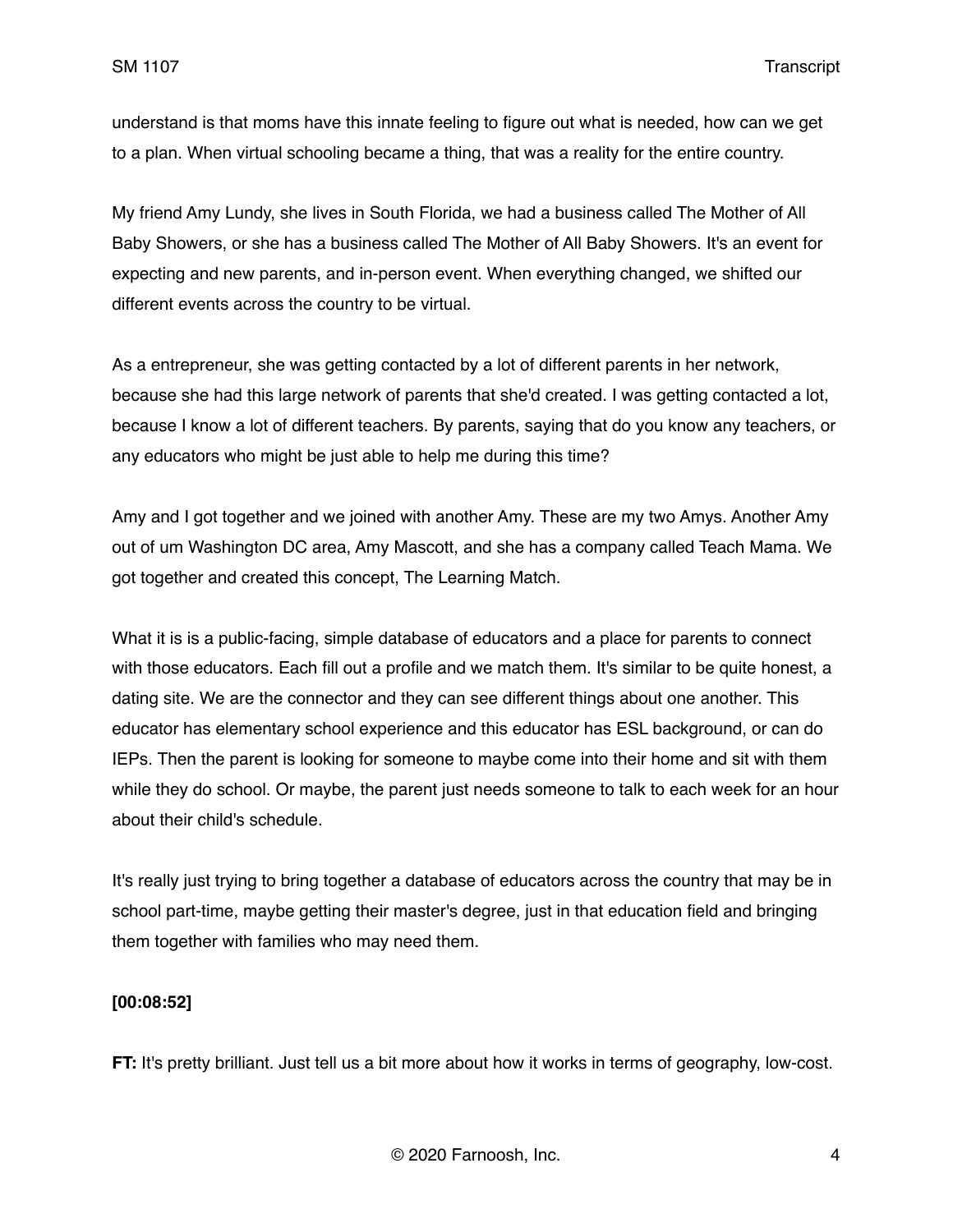#### **[00:09:01]**

**JPM:** Yeah, absolutely. Right now, we are in beta testing. We have our website built and we are testing with parents and educators joining. Everything right now is free. It's free for an educator to build their teaching profile. It will always be free for educators to build their teaching profiles. That differentiates it from let's say, a tutoring company, or something, like a learning center where those businesses take a large portion of the teacher, or the educator's rate. It's free for teachers and we don't get involved with the rate negotiation. We leave that up to the parents and the educators.

Then our parents go in for right now in this stage for free and they create their own profile and then they can surf through our database to find educators. Let's be honest, in their area perhaps, if they feel comfortable having people come into their home, or with what's going on now, it could be even a virtual coach, or tutor, or just someone to work with your child on a different way than in-person. We wanted to make it comfortable for everybody. I think that a lot of teachers and educators who are in that industry right now are out there trying to help, because as teachers, that's why they got into that profession.

I think that they are looking for places as well and I think that this is an easy way for them to get access to some families that doesn't require them to go through, let's per se, signing up to be an employee of a learning center, or a tutoring company.

#### **[00:10:44]**

**FT:** What do you think this has taught you about the future of education? A lot of us are scrambling right now to find solutions. As you say on your website, necessity is the mother of invention. That's how The Learning Match came about. I wonder of all these changes that are happening, what do you think is going to remain in a post-COVID world? Do you think that this has created a new economy for teachers that they might see a day where they'll get paid more, or there'll be different ways to teach and families are going to have to be more at the forefront of securing education for their kids?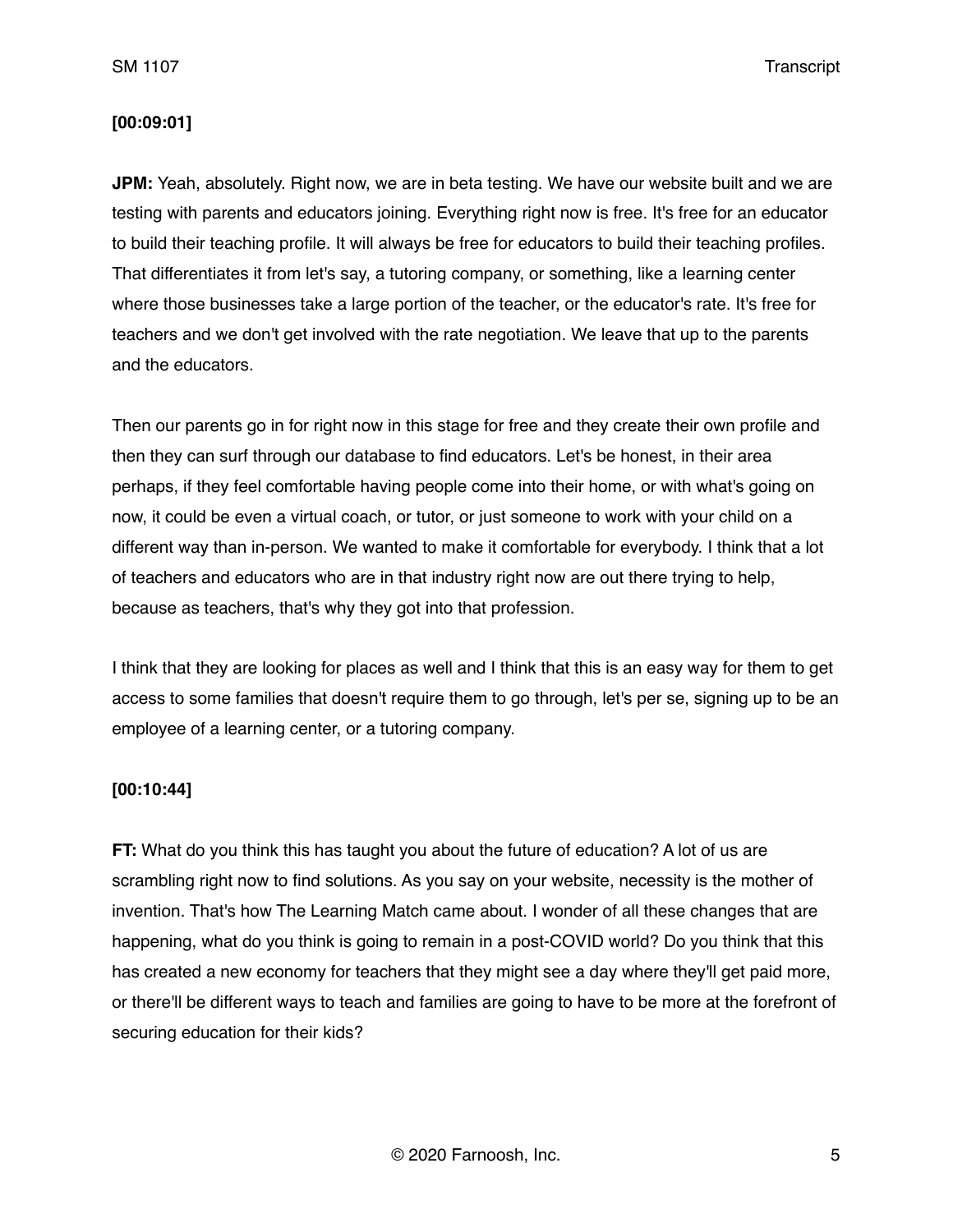Because we're learning now that education always seems to be the last thought. We don't prioritize education in this country, as much as we do things like the stock market and the economy. Frankly, the education is at the underpinning of all of that. If you don't have a strong education system, you can't have a strong economy. What do you think this is teaching you about the future of education?

#### **[00:11:37]**

**JPM:** A 100%. I agree with you. There's so many people in my life and I'm sure you have them too, is we both went to Penn State and every single one of my roommates is a teacher. My sister is a teacher. I think that what this has, first of all, shown us is that the system has been turned on its head and has been really put under a microscope in let's say, a good and bad way, where there are different changes that need to happen. Teachers need to be paid more.

It's shed a light on the fact that now people are paying attention to the education system and it makes you think and pause of why haven't – why hasn't that been happening all along? Because it is the cornerstone of how everything else in the economy happens. Education. I think that our teachers, the people in my life, the teachers in my life are almost like, thank you. That I'm glad that everyone's seeing this.

I think that it is going to hopefully, have more people have an opinion and fight for our teachers and fight for our education and fight for the communities that don't have access to the same type of education, necessities that my child has access to. Also, it has really allowed this use of technology to happen that perhaps, that we were forced to use sooner than our children were ready.

I was listening to the podcast that you did a few weeks ago about how it's taught us that our children are a lot more able to adjust maybe than we are. I think there will be a virtual aspect of school and school districts forever now. A lot of these larger districts have set up cyber academies and I think that that won't go away anytime soon.

**[00:13:27]**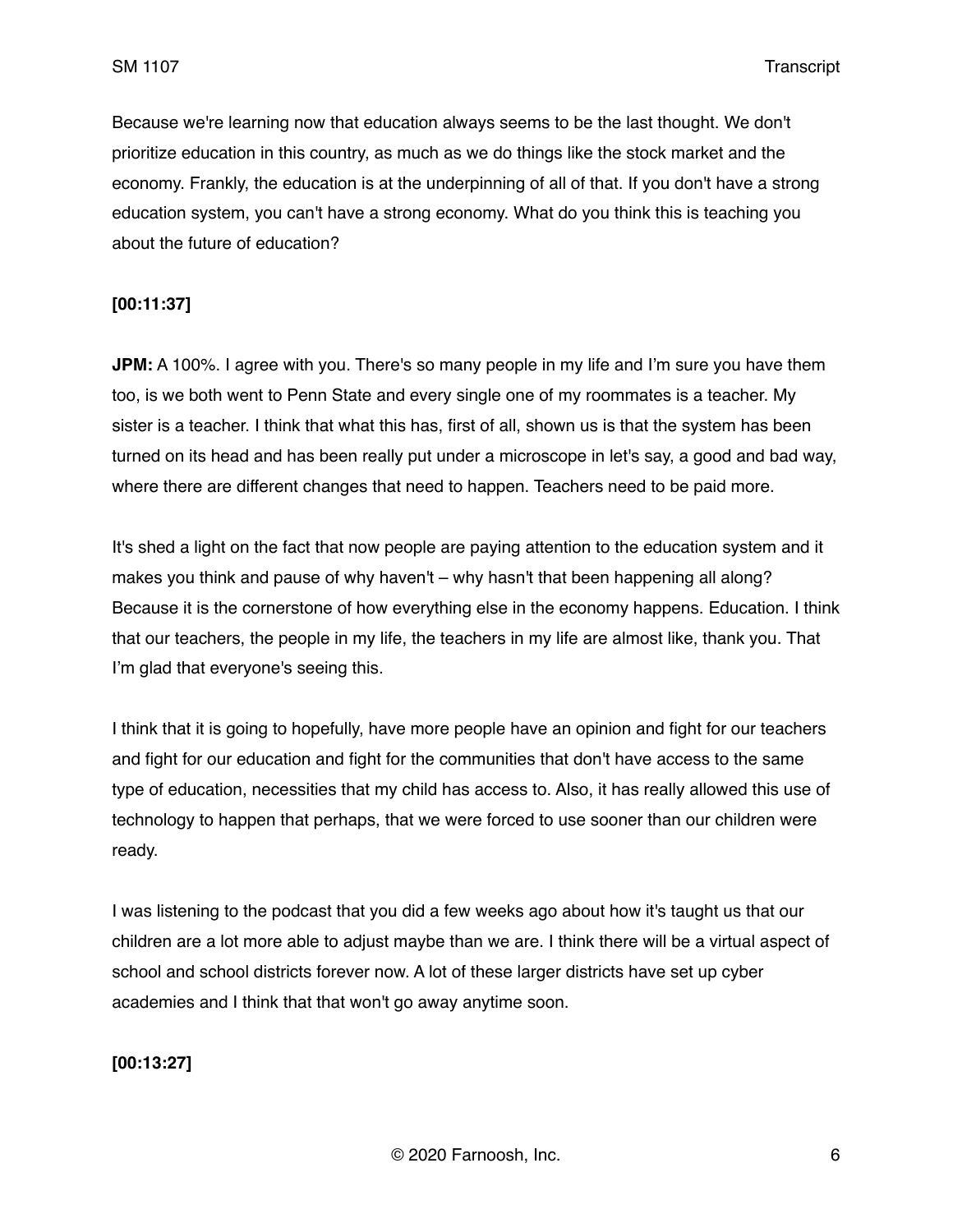**FT:** I always wonder what we would have done if technology didn't exist and we had a pandemic, or at least the Internet as we are used to it didn't exist. I mean, had this happen even just 20 years ago, when you and I were – or maybe 30 years ago when you and I – there was no e-mail when we were 10, 15 years – you know what I mean? What would have the government done then? Of course, there have been pandemics that predate us and school went on and they did it outdoors. I just feel sometimes, we almost rely too much on technology. To your point, there are pros and cons to it. It is accelerating, sometimes the inevitable. This pandemic has really accelerated what was already our future.

You started this company in a pandemic. A mom of three. You are an experienced brand marketing expert and professional, so you obviously had some immediate know-how as to how to build this and build this well quickly. For everybody listening, what were some of those strategies that you pulled in those early days? This is only a few months in and already, you're in beta testing. I want to learn from you as an entrepreneur and as a busy mom, how did you coordinate this and what would you say were your best steps?

#### **[00:14:43]**

**JPM:** I'm going to have to give the credit where credit's due to my business partner, Amy Lundy down in Florida, because she called me and she's like, "You're doing this with me. You're doing it. I know you have a newborn. I love you. You're doing it with me and this is what we're doing."

The first thing is that you really have to have your fire lit by yourself, or someone else to say, "We want to solve this problem. We want to bring something, whatever idea it is, to the public." It's not enough to just you have to have that passion. We got down and dirty in that passion right away of how can we help solve this for people. That was the first thing that happened.

Then, I think that we instead of harping over and I think that sometimes in businesses when you start them, you're trying to him and ha over maybe things that you don't need to really decide about right away, we just went full blaze on into this. We are working with a developer who we've created a great relationship with in India, which has been a really cool experience for me. He moves so fast and got all of this done for us in such a great way and is so responsive. We really lucked out there to move this super-fast.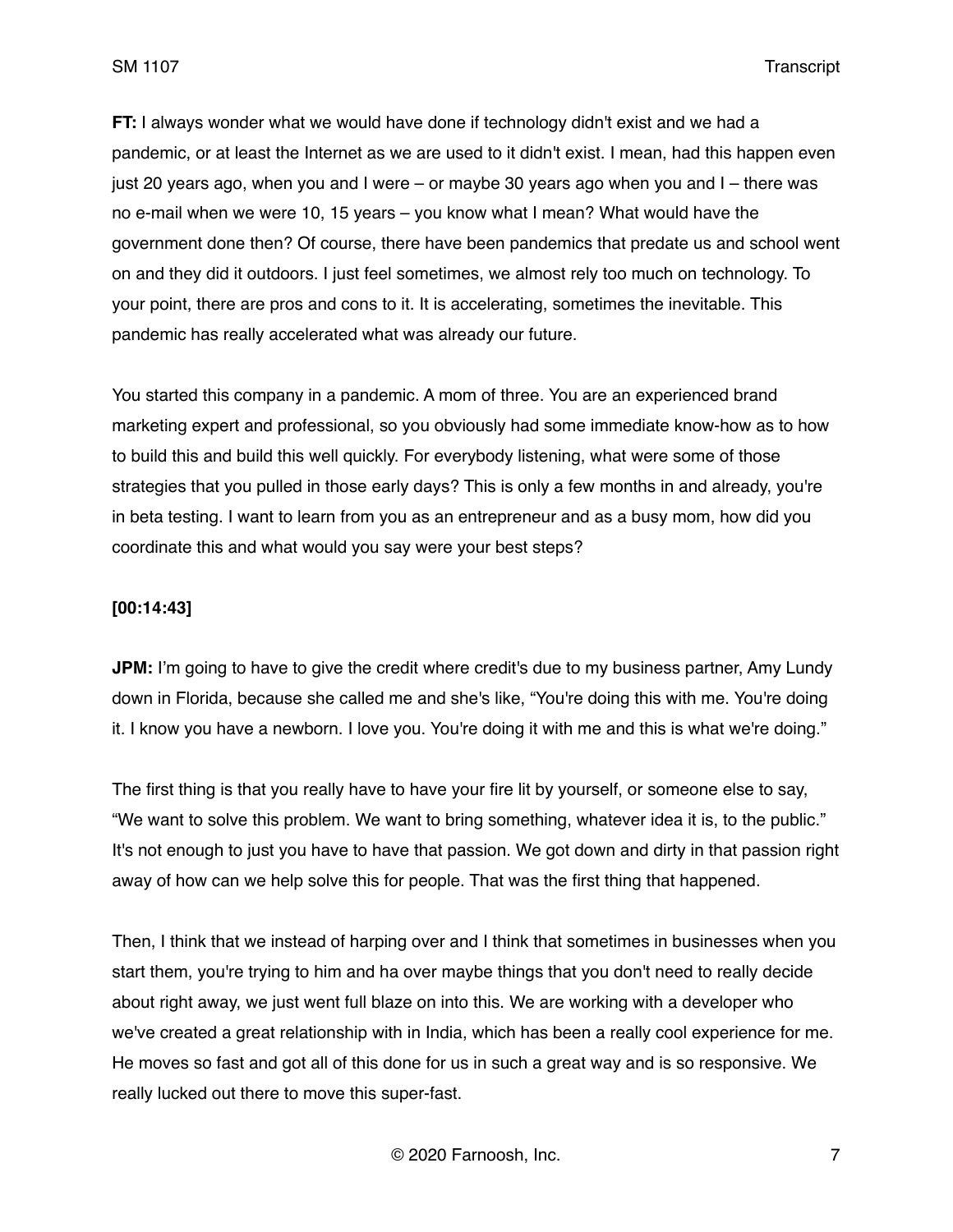We both have a lot of people in our network that have expertise, because I do think when you're starting a business, it's hard to do everything and be an expert on your own. It's good to have people surrounding to be able to ask them questions. This is building not just a website. This is building an entire tech back-end that profile, logged in and logged out, that made me – reminded me of my agency days at ad agency here in Pittsburgh, where for our different clients, building user experiences and remembering how long that that took.

We are patting ourselves on the back that this just all happened very quickly. Now's the scary part. You have to take that leap of okay, it's here and people are going to use it and people are going to have issues. It's technology. We're going to solve those problems, knowing that the real goal is that it only takes that one message from a parent, or a grown-up to an educator and then they will connect on or offline and then they can start helping their child's education right there.

Amy and I always talk about this, just doing that one time will just make this worth it. Helping one family be a little bit less stressed and one family find someone else, because the thing is is not everyone is in these mom groups on Facebook. Not everyone has a teacher friend that they can message and say, "Hey, do you know anybody?" Not everyone has the time to filter through next door and the community message boards about finding people in the area that might be a good fit for their family if they're drowning and both parents are working, or they just need someone for an hour to help with the virtual schooling.

That is what makes it all worth it, just creating that one connection that we're hoping to create. Again, we are jumping into this in that entrepreneurial fashion of like, we think it's going to work and we want it to work. Let's just put it out there.

The one other thing that I will say is that with all of my branding and marketing background, I always want to have a brand and a vision and a visuals that I can stand behind. That's one thing I'm really – that came together very quickly that sometimes is more difficult with the brand is that getting this visual, this great logo and a great understanding. I think that we did that, and so we checked that off the list. Now to the to the tech part, which is the scary part.

## **[00:18:52]**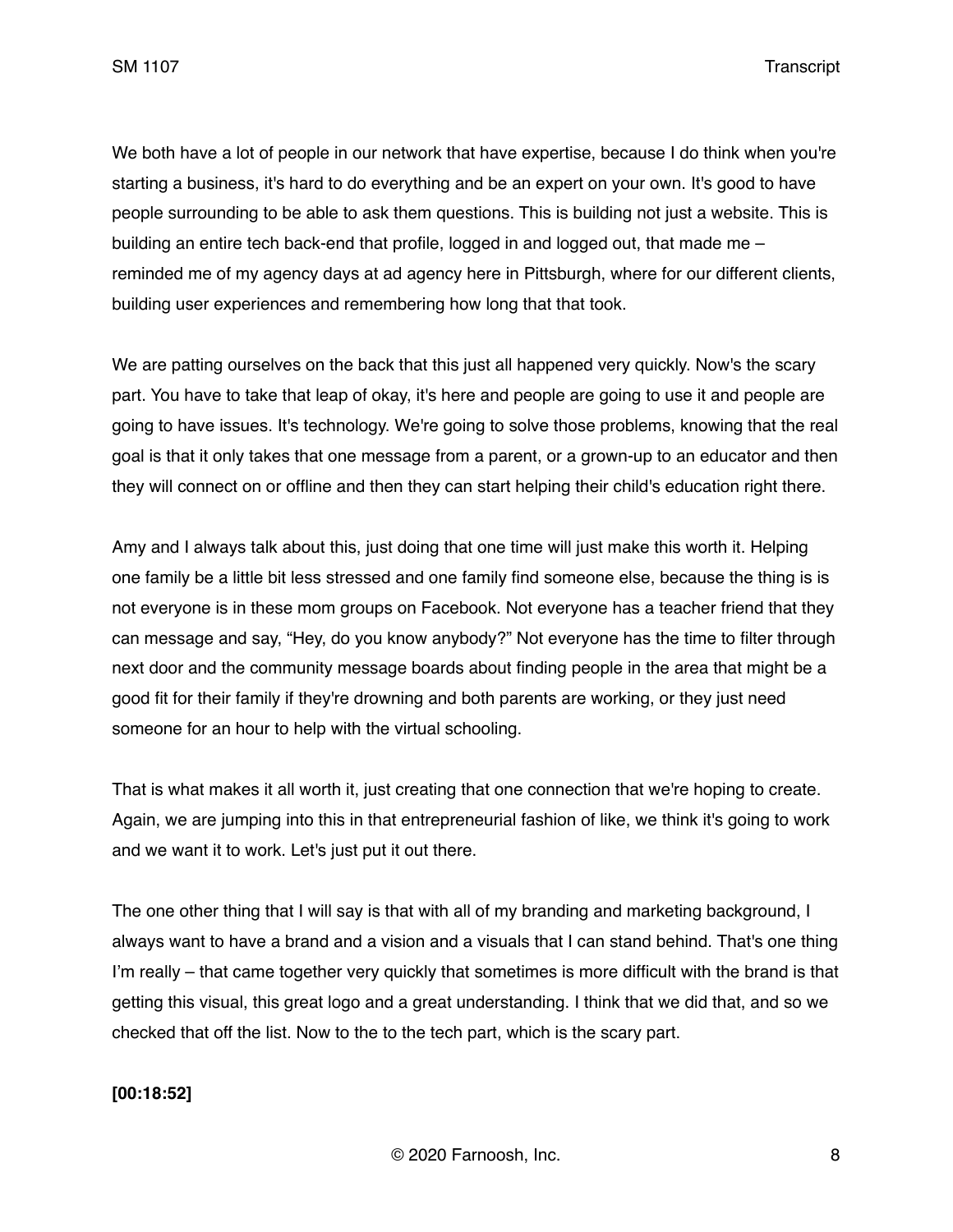**FT:** Get your fire lit. Get your team be willing to take risks. Take that leap of faith and accept that you're going to be failing all the way to the finish line. Clearly, you're also identifying a need in the marketplace. I mean, what greater need right now than supporting families navigate the whole maze that is the educational system. I love that you are democratizing the process for people, because yeah, I mean, right now, there's no straight path. It's like, posting on Facebook, calling a bunch of tutoring companies, and the pricing is all over the map. I can't wait until you're up and running, because I mean, I wish it was up and running sooner, I would have totally taken –

### **[00:19:42]**

**JPM:** Yeah, you're doing it. You're doing the virtual school and both of you are working and it's just again, we wanted to make it simple. Because that's in Amy's life, in my life and our other business partner, Amy's life. It's such a maybe a bad attitude. I don't have time in my head, or time physically for something to be complicated. It might sound very – I don't know how it sounds, but –

#### **[00:20:14]**

**FT:** It's the mom gene.

#### **[00:20:16]**

**JPM:** Yeah. I don't have time to deal – I need something to be easy. That was what we wanted to do with. This this is so simple. Make your profile and get on there, find someone and then get out. Just you got to connect with them and then let's get on with our lives. We don't want to be involved – We just want to be the connectors. That's why it's simple and safe and connecting and they can message back and forth on the platform. That's the only thing we want to be a part of. We just want to help build that community in there. Then it's up to parents to take their relationship with the future educator to whatever next level they want.

#### **[00:20:55]**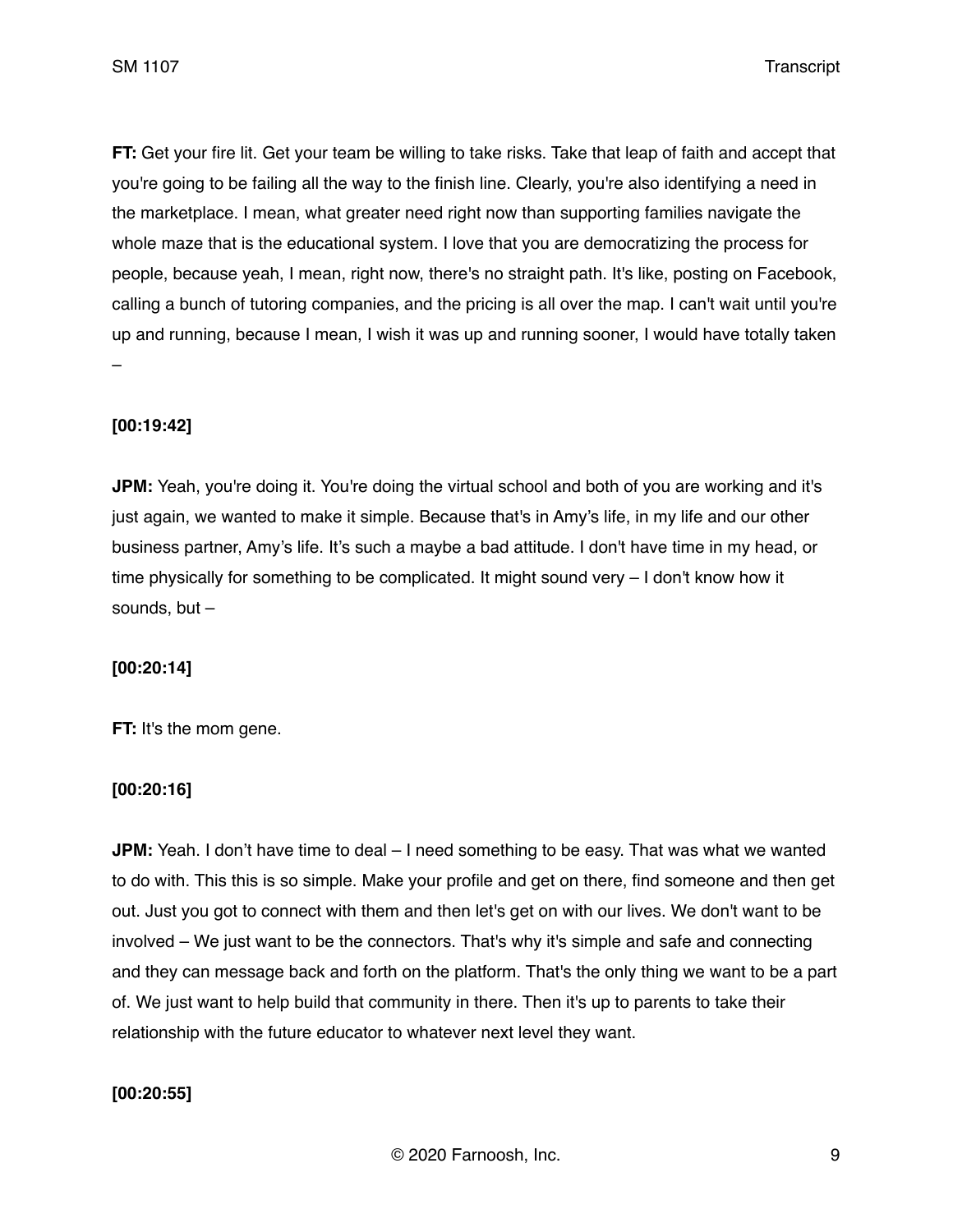**FT:** Let's go back in time now. Let's talk about your first years as a marketing and advertising assistant in New York. You've worked at places, including Gotham and Hamptons Magazine. You as we discussed, were on the team for Bethenny Frankel's launch of Skinnygirl. I remember watching those episodes and it was like, you behind a computer 24 hours a day. She came over to you and was like, "Julie, we need a million people on our e-mail list." You're like, "Well, we have a thousand." She's like, "Well, we need a million."

You really delivered for her and it's no doubt to this day when she references you out there in the world. She's just so grateful for you. I was always shocked when you announced on the show that you were going to move back to Pittsburgh, because I was like, this woman, Julie, you could have had such a life in New York. As a New Yorker, I was like, "What's better than New York?" Now I'm living in New Jersey. I understood it, because you wanted to go back and start your family and Pittsburgh definitely a lot more – in some ways, more family friendly. What was your reasoning and was it hard to leave New York?

### **[00:21:57]**

**JPM:** Oh, my gosh. I think it might be the hardest thing that I ever did. You could ask my now husband, it took me three years to do it. I needed to live my own life. I think that in New York, at least for me, all of my jobs were very wrapped up in other people's lives. That was great for the beginning of my career, my learning, but it was exhausting. That part of it, but also New York is exhausting as well. I did feel I was eventually going to go back to Pittsburgh to start my family.

I felt it was almost the timing was right, but every day, I miss New York. I mean, the energy. I'm heartbroken over - I can't imagine what's going on there right now. I think that it was really a personal decision and a growing decision that I think that I was ready to make at – I think I was 28. I think I had done my 20s and I had learned a lot and I still had a lot to learn. It was wonderful working for Skinnygirl, working for Bethenny. I mean, it was amazing.

I got to the point where I think that I was just ready to move on and I was a little bit burnt out and I didn't want that burnout to affect the business, or my career. I think, it was just was almost a perfect timing. I felt like I had delivered and taken her as far as personally I could. I knew that

© 2020 Farnoosh, Inc. 10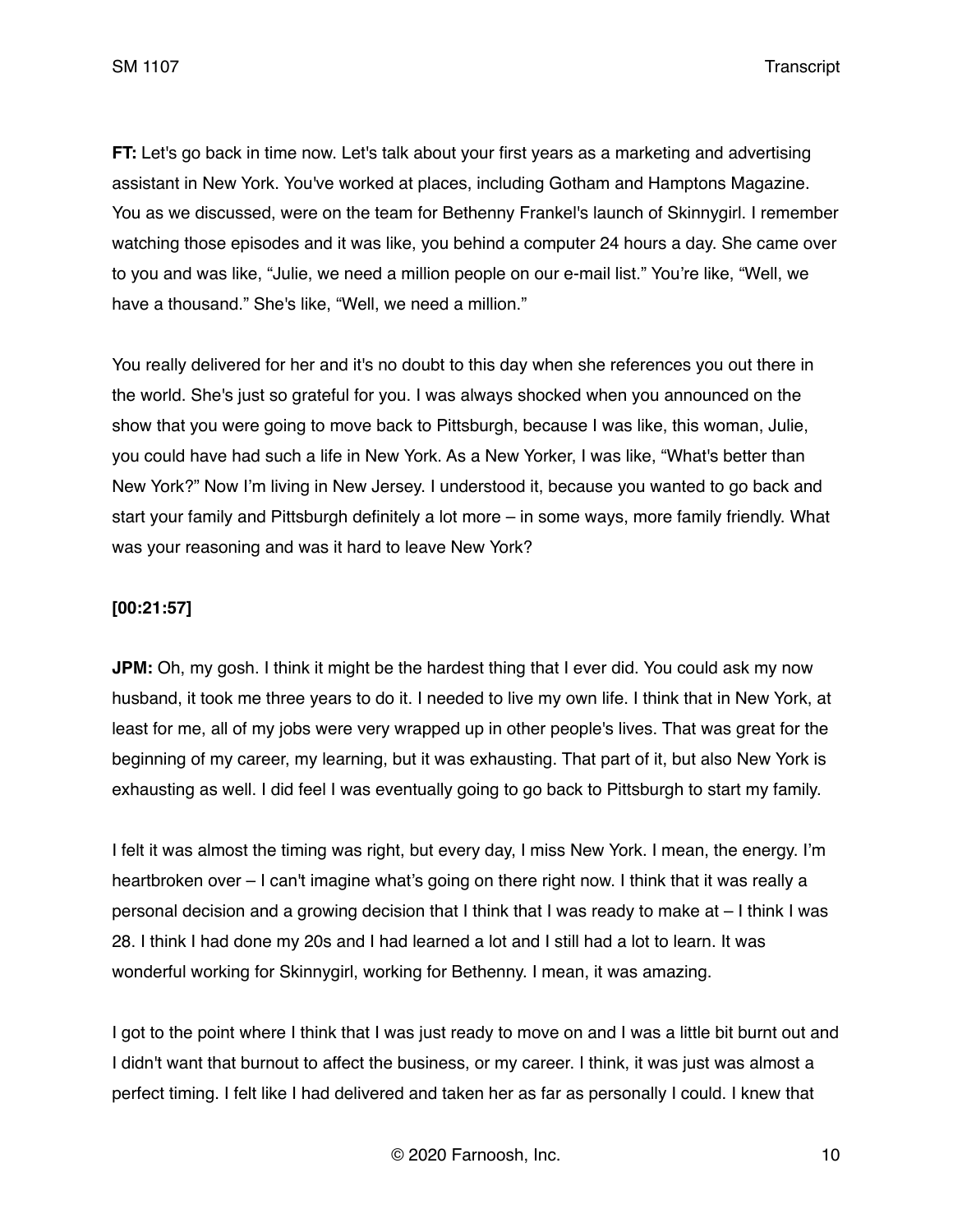her career track would happen how it has, to be this huge philanthropist now and a podcast that I think hit the charts before it was even launched over the past week.

It was just time. I don't know. You have that feeling, that gut feeling. That's one thing that she taught me was that you have to go with your gut and that feeling. That's why when my now husband was like, "Are you ready to move home now?" I was like, "You know what? My gut doesn't tell me I'm ready." I stayed for longer. I think that it was just the timing. I do miss New York. I mean, my best girlfriends are there. You went to Jersey. Why'd you go to Jersey?

#### **[00:24:28]**

**FT:** Well, like you. Our gut was telling us that our time in New York was – the returns were diminishing, let's just put it that way. You come to New York, bright-eyed, bushy-tailed, New York can delivers you a lot of great opportunities and network. I attribute so much of who I am today to having gone through that journey, professional and personal in New York City. Then you become a mom and you start looking at your life ahead.

At some point your life is – it's not just about you anymore. About your family, your family unit. We were looking over the river thinking, our money could go a little bit further. We just felt the timing for us, it was our time to move for just change. I tried a lot to make New York work financially to fit in all of the things that were important to us, that were evolving as we became a bigger family, we wanted more space, we wanted more nature, we wanted to be able to drive our car whenever we wanted to, instead of going to the garage and paying a tip.

We just wanted more freedom, if that sounds weird, because New York's the freest place on earth. As a family, we craved a different lifestyle. That really led us to where we are now, which is the suburbs of New Jersey. Of course, the pandemic, that wasn't why we moved, but it was definitely a kick in the pan. You're like, "Okay. How fast can we get out of here?"

What was the biggest career lesson you learned and maybe it was learned the hard way, when you worked in New York City? Maybe it was for Bethenny, but what was something that to this day you look back on, you're like, that was a defining moment in my approach to work?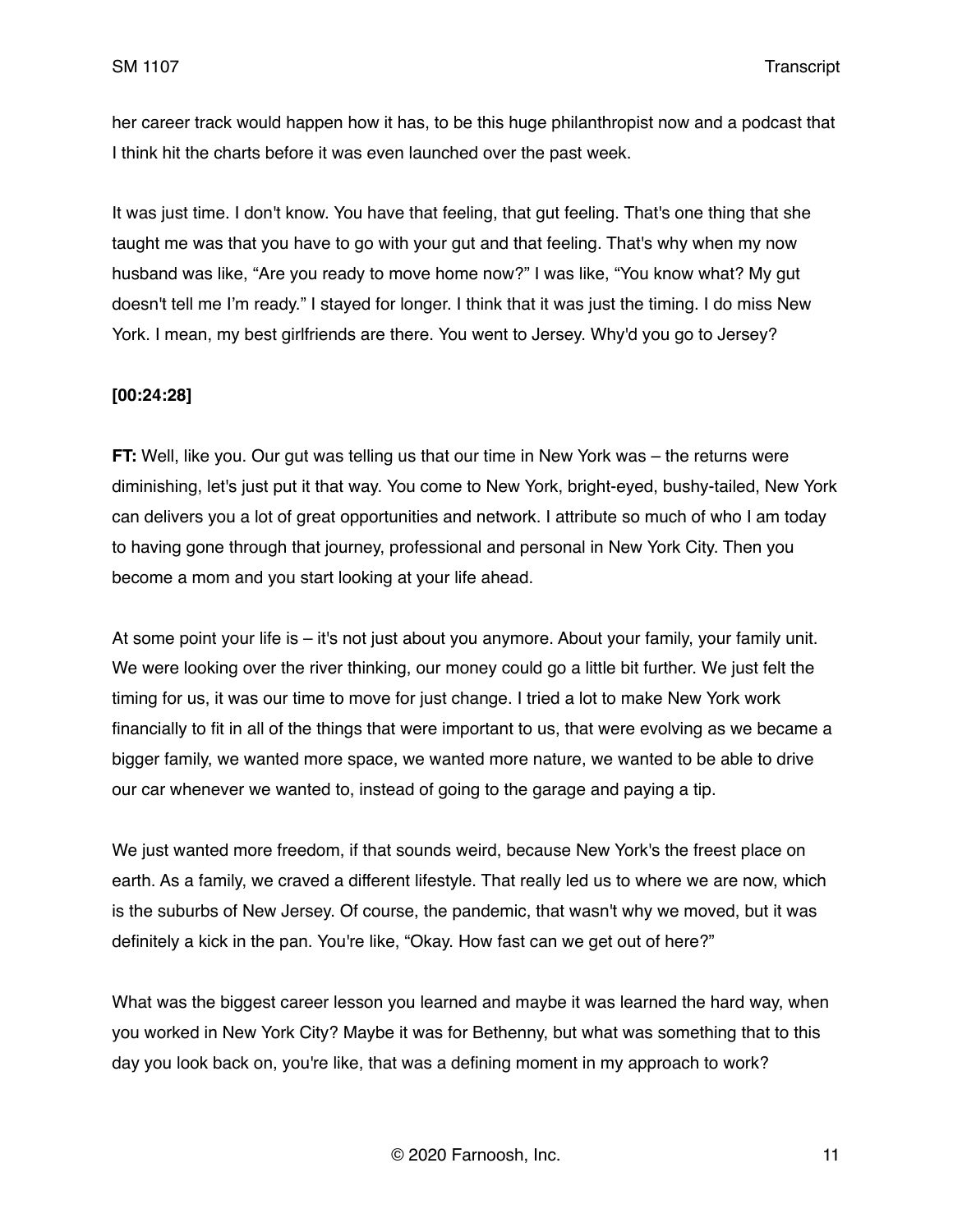#### **[00:26:18]**

**JPM:** She's still a mentor of mine. My bosses have always been real tough. I was at Niche Media, which is now the magazines are still around as Gotham and Hamptons, but it's owned by a different company, but I was there and I worked for a lot of demanding, powerful people. I met this woman who was an executive assistant at a bank, or for some big person. Not a famous person or anything. I don't know. I met her on a plane going home for Thanksgiving. I said something to her like, "I cry a lot." I get very emotional when I feel I'm disappointing these people, or I feel my eyes welling up. When they're angry, or mad about something I did, or I disappointed them, I have that whole thing, I want things to be perfect.

We were at Sushi Samba, because she was like, "I'll take you out and we can talk about all this stuff." We were at Sushi Samba right on Park Avenue South and she said to me, "As a woman and as a business person, you have to be the emotionally stable person for these people that you work for. Their issues and their disappointments and their highs and lows in business and in life cannot affect you in that way, or you'll never survive."

I sat with that for a long time. I think that that's why I was able to do the work for these people as an assistant, as a go-to person, as an organizer, coordinator for so long, because I am a very emotional person in real life. Well, sometimes I think, now I'm not so emotional, because of some of my things that I've been through, but I was all – From that moment forward I said, "She's right." This person's so happy about something, I just have to stay even keeled. If this person's so pissed off at me and I want to cry, I just have to say, "You know what? My bad. I'm going to stay the course and I'm going to provide you with what you want. I can't change the past and let's move on."

I worked at it. That's not an easy thing to do, but I always kept that in the back of my mind. There was no Facebook or Instagram back then, so I don't know who this woman is, but I always remember her.

**[00:28:46]**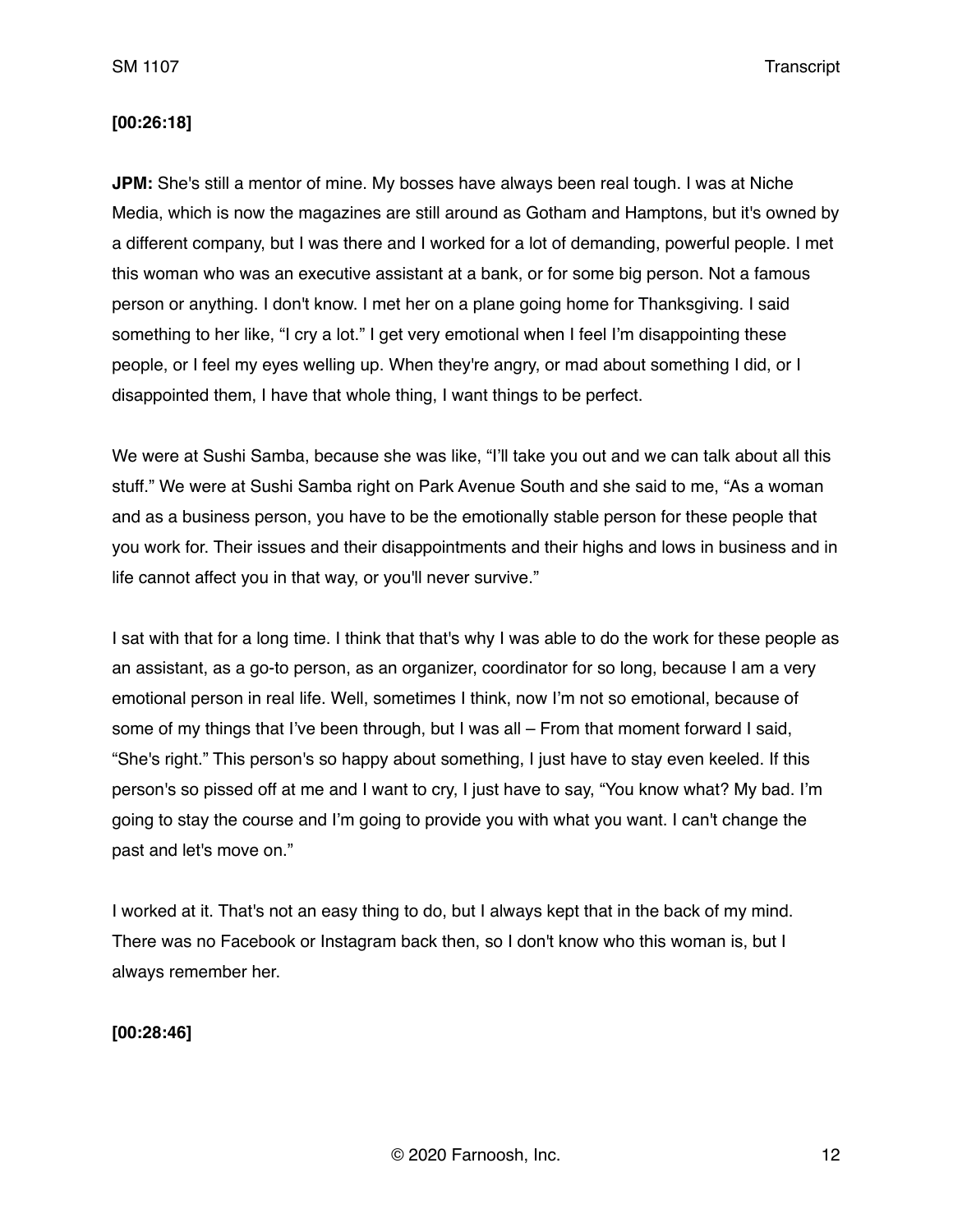**FT:** We all have to have that reckoning in our 20s. Hopefully, we have that reckoning, because we're all new to the territory and we're thrusted into this professional pressure cooker environments, with a lot of big personalities. I mean, it is New York. Pittsburgh is like the Midwest. I mean, it's the first stop in the Midwest, people say.

### **[00:29:10]**

**JPM:** Kind of. Yeah. It's a lot different here. I will say from how you mentioned New York is the freest, you can do anything, but in some ways, it's very constricting. I don't think that unless you've lived there, you could really understand that.

#### **[00:29:27]**

**FT:** Well, it's cost-prohibitive. That's for sure.

#### **[00:29:29]**

**JPM:** Oh, yeah. If we're talking money, I mean, that's a – obviously, that's what you talk about on here. I mean, money-wise, it didn't make sense for me to stay. It didn't make sense for my husband to leave his job and come there, so that we could carry shit up three flights of stairs and be exhausted every day. I don't know. There's those different things that began, like you said, to outweigh.

As far as leaving New York, I think that I don't know if Jersey so much you will see this, but I feel like you do realize, you pass it on to the next generation. I have friends that are younger that are still living there, living that – it's like, you pass it on to them all of the things. I think there also is this opening that you have when you do leave New York that New York is huge, but it also is small and it isn't the rest of the country. There's a lot of other things going on in the rest of the country that I think sometimes as a business person in New York, you were like, only think of doing things one way.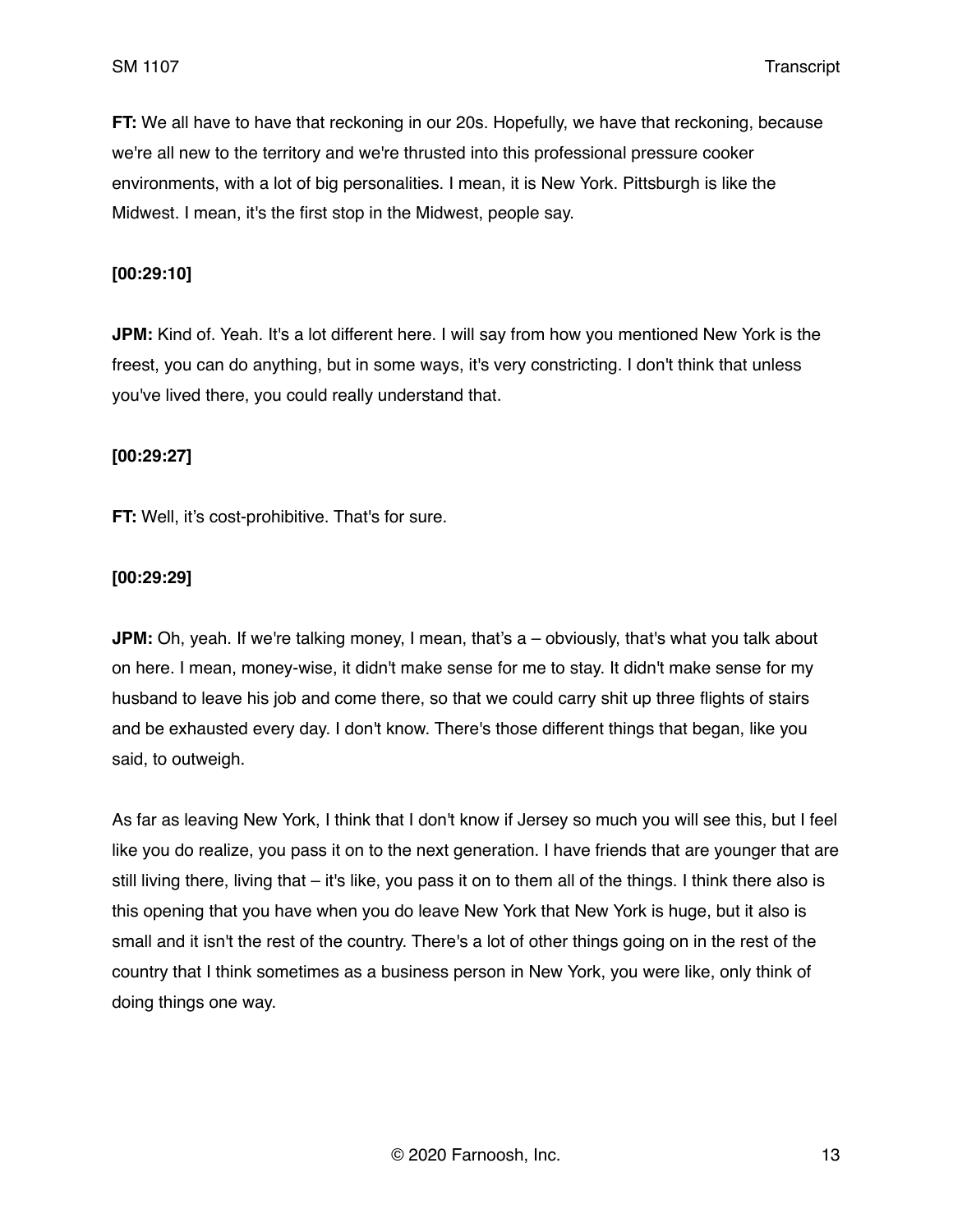Whereas, there's middle America that when you start a business, or a company and you want it to succeed, you have to appeal to everybody, not just New Yorkers and people from LA, who have a very different way of thinking than the rest of the world. If that makes sense.

## **[00:30:49]**

**FT:** Well, New York's always here for you, Julie. I mean, you made it once. You can make it here again.

#### **[00:30:52]**

**JPM:** It's true. It's true.

## **[00:30:53]**

**FT:** Let's talk a little bit about money. What is a money lesson you learned growing up? Tell me a little bit about your childhood. I always like to ask guests about that, just to give us a snapshot, a memory.

#### **[00:31:06]**

**JPM:** Of course. I grew up in Pittsburgh. My mom, there's three of us, I am the oldest of three. My mom stayed home with us and raised us. My father, he worked his way up  $-$  he was at PricewaterhouseCooper and then he in Pittsburgh, and then he took on the Pittsburgh Pirates baseball team as a client and then they hired him on the Pirate side to be in-house and he's now the CFO. He has a great story of going from one, the beginning of his career to the Pirates and working his way up.

I always saw that as a you can do anything. You can make your own career path. He didn't go to school to work for a baseball team. I always held that in the back of my head. Then, I also did hold what a powerful career that my mother had, that now I appreciate to a whole other level of raising us and being with us 24/7 and making us the 100% priority in her life. It was a great way to grow up.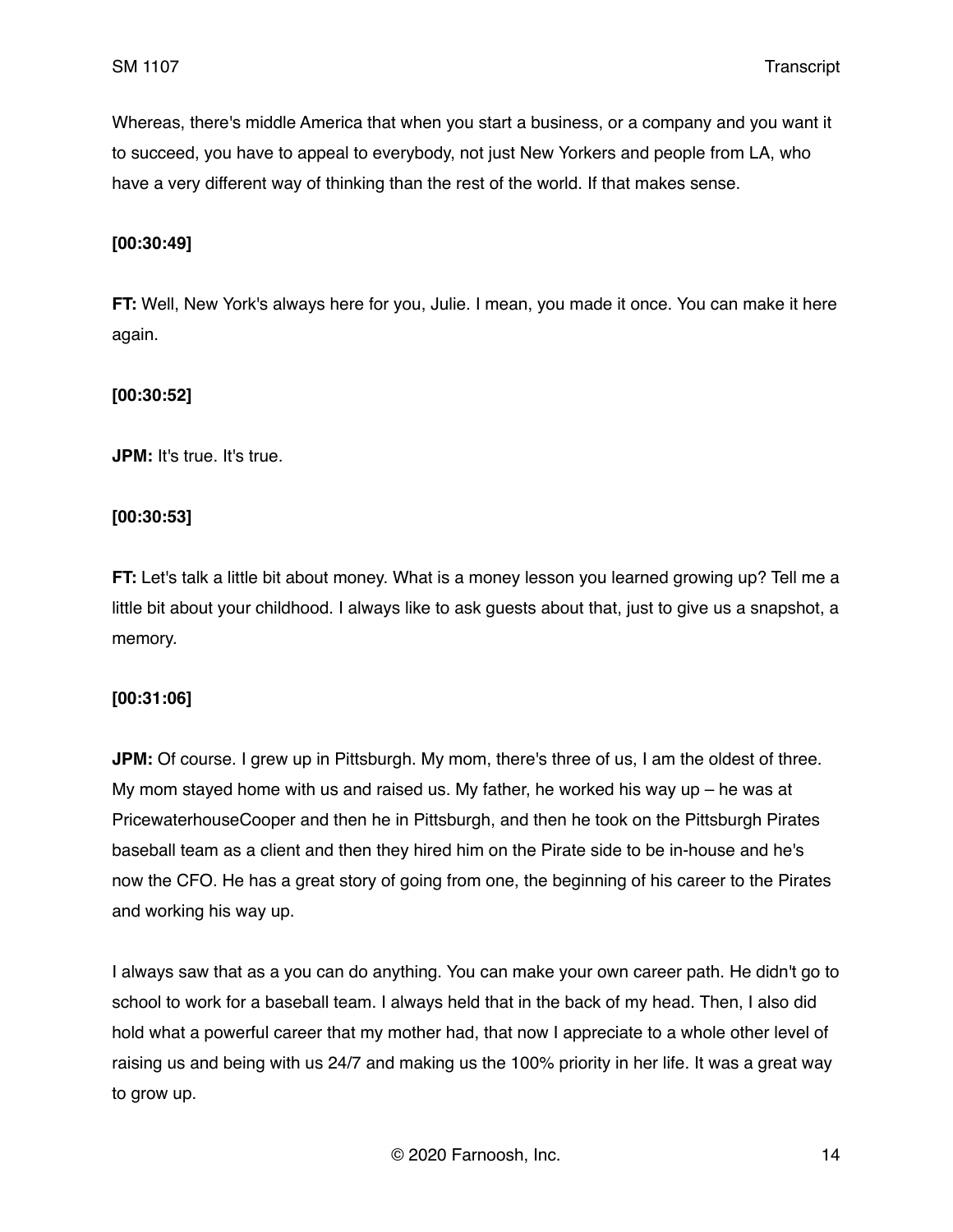Regarding money, I think that any money noise, Bethenny always called it, which I think is a great term. Any money noise, really for me, I'm very lucky, started when I moved to New York and I'm like, "How am I going to do this on \$28,000?"

## **[00:32:34]**

**FT:** What's money noise exactly? Just all the -

## **[00:32:36]**

**JPM:** Like food noise. it's when you're constantly just thinking about, can I –

## **[00:32:40]**

**FT:** Surviving?

## **[00:32:41]**

**JPM:** Surviving. Or just the, can I buy that? Should I buy that? Am I paycheck-to-paycheck? It's all that stuff you think in your mind about money at different stages of your life. The money noise that I had in New York City was we got to stay out until midnight, because I get paid at midnight on Thursday to pay for the bar tab. Whereas now, it's like, am I budgeting the right way? How am I running my business, versus how are we running our personal life finances, versus should I send my child to daycare? Is it worth the \$350 a month? Or is it worth for me to just try to manage it at home? I guess, it's that noise in your head that when you're always weighing things differently. Does that make sense?

## **[00:33:25]**

**FT:** Oh, yeah. I think it was Ariana Huffington. Well, it wasn't so much about money, but just a lot of the noise in your head. She called it the angry roommate.

## **[00:33:41]**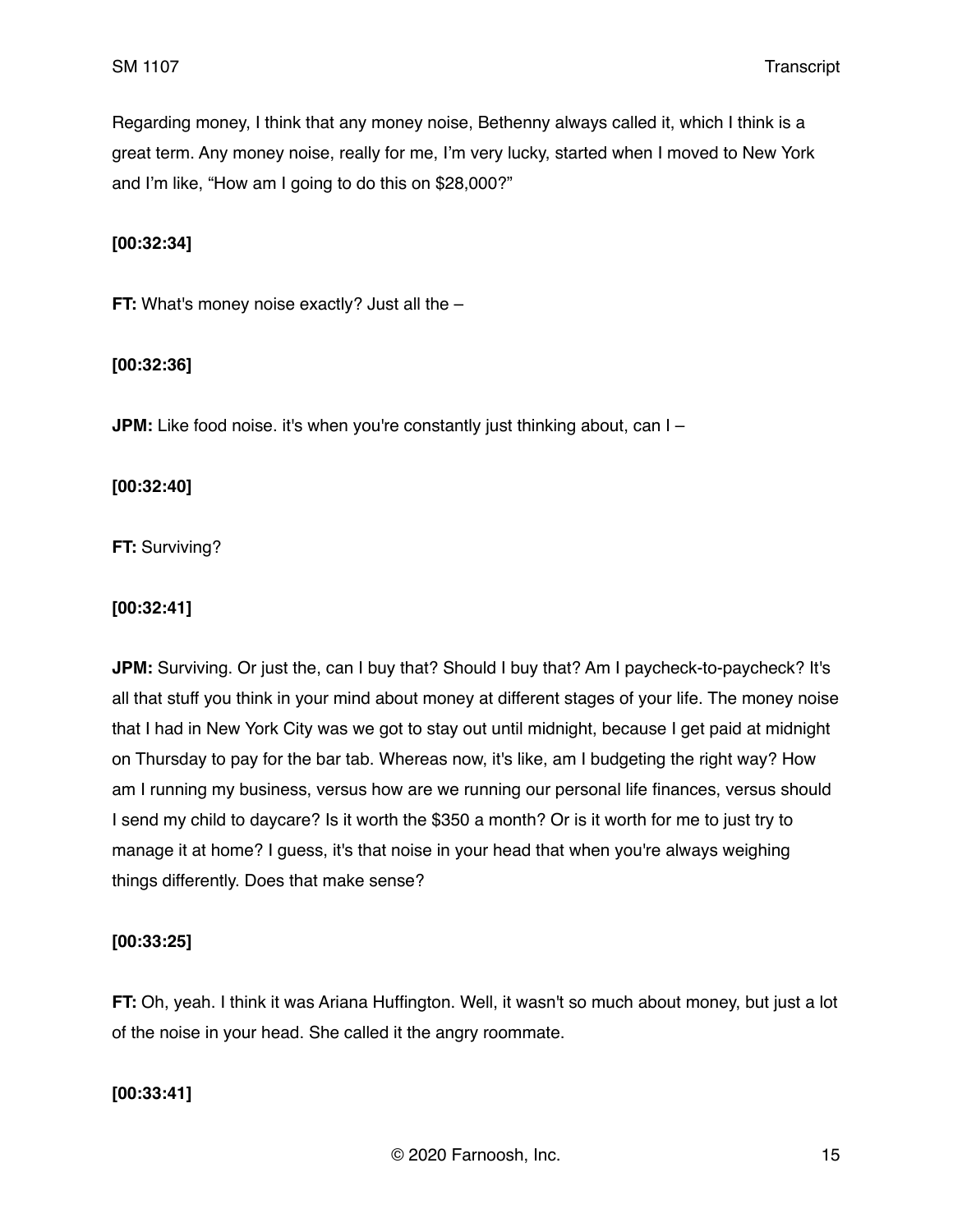**JPM:** That's hilarious.

#### **[00:33:42]**

**FT:** The disgruntled roommate. The annoying roommate.

#### **[00:33:45]**

**JPM:** Our common friend. Ali [inaudible 00:33:47] calls the food in your head when you think about food, or all the stuff around that, she calls it mental gymnastics. It's just this gymnastics. Sometimes, I don't know, do I have a normal amount of gymnastics in my head going on? Does my husband have the same gymnastics around all these things in his head? I don't know. Then you have now the mom gymnastics of like, "Am I being a good enough parent? Am I doing this right?"

I think to come full circle back to all of this, this is this whole education virtual learning, your kids learning and now being responsible for, almost in a sense, is this gymnastics that you never had in your head, this noise you never had in your head. Now, everything else move over. Now I got to make space in my head for is my child going to be able to thrive through all this? Am I doing enough? Are my children going to fall behind? Then like you said, the empath in both of us goes to the whole other level of worrying about people's children that we don't even know. How are these people going to do it? Oh, my gosh. If I can't do this, how are people with less than me going to be able to do that?

I don't know. As women, or as empaths, I mean, we take on a lot in our mind in these different conversations that I think as now a 37, almost 38-year-old, I'm trying to not have those conversations in my head, because I feel I've just been having them since I was 25-years-old and I need to make space to enjoy life in my head. That's, I guess, another thing that maybe I got in New York.

**[00:35:39]**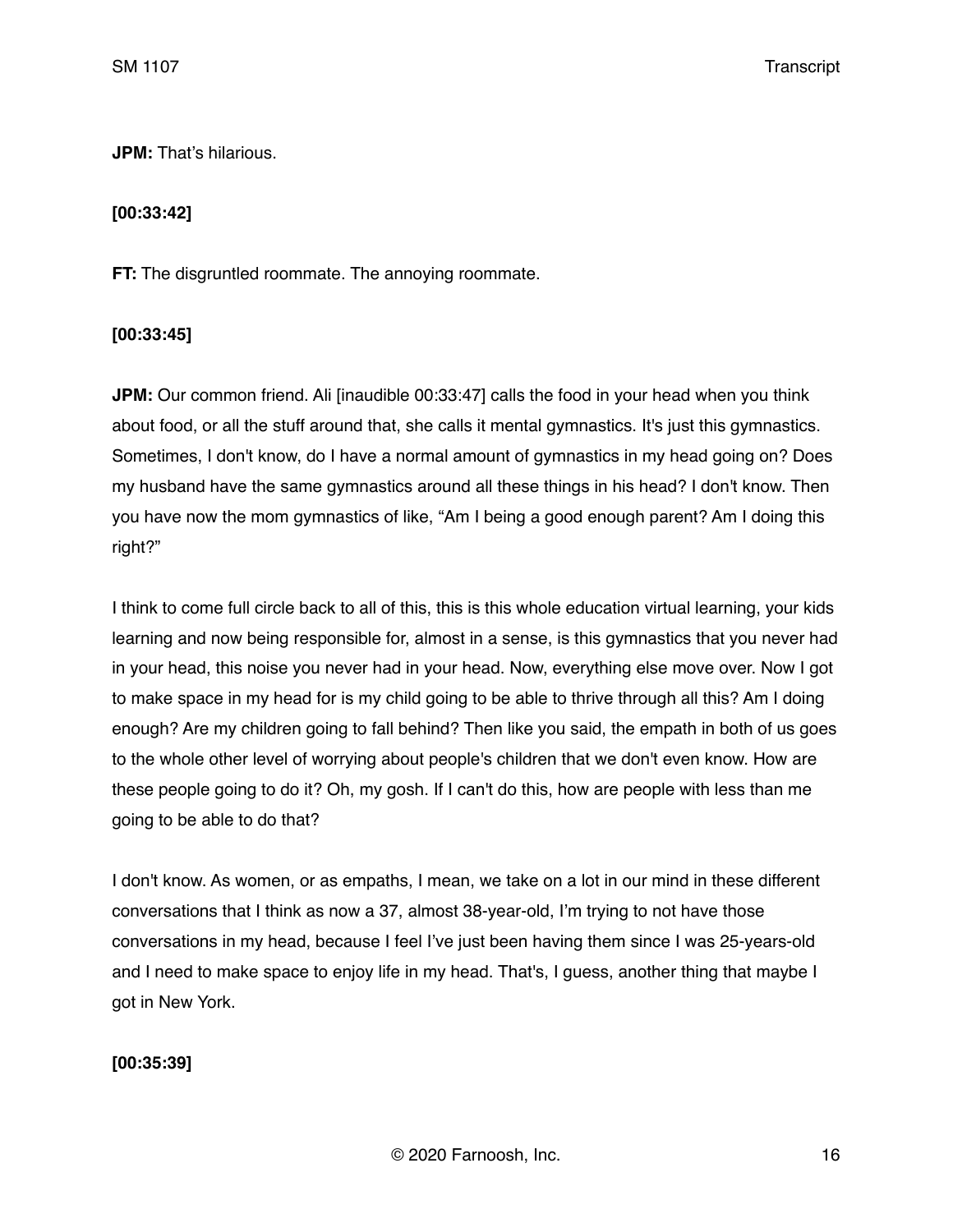**FT:** A lot of influences, I think when you're in the Big Apple. On the one hand, it's ironic. New York is where you find yourself and it's like, you really have this opportunity to experiment and be yourself. It's a very accepting place. At the same time, there's a lot of people imposing themselves on you, especially if you're working in the roles that you had, working for a very busy, high-profile business people, that can surely – there's only so much of that you can take. You obviously made a decision around that.

Julie, I would love to keep talking, because as our listeners know, I started a small scholarship earlier this fall/summer to help with the learning inequities that this pandemic and recession has created, because parents who have to go back to work, but also have kids who have to go to school virtually. How does that work? They need obviously, people from The Learning Match. We created a small scholarship to help a few families navigate that a little bit more comfortably this fall with some scholarship and technology and laptops.

I think that there is obviously, a overlap between what we're trying to accomplish here and what you're doing and your team's doing. Let's keep talking and see if we can help out your community. Let us know, what's the timeline for The Learning Match? When can we expect something more robust, so that our listeners can tap in?

#### **[00:37:09]**

**JPM:** The goal of October 2020 is to build our database of educators across the country and our database of parents. When you think of marketing goals and marketing strategies for a company, the two marketing goals are always build awareness and drive sales. Right now, we're going to build awareness for The Learning Match, get as many parents in as we can. Then for the rest of the year, hopefully, we'll be in that position to be able to start charging parents for access and then also, to start giving back to those who may need some grant, or scholarship program, so I'm really glad that we can continue to talk about that, because listen, as we grow as a business, we always want to give back. All three of us involved in The Learning Match have pieces and parts of our current business that give back to the communities. The Learning Match will be no different and we're just trying to navigate the best route for that. We're really excited. We're launched now. You can build a profile now.